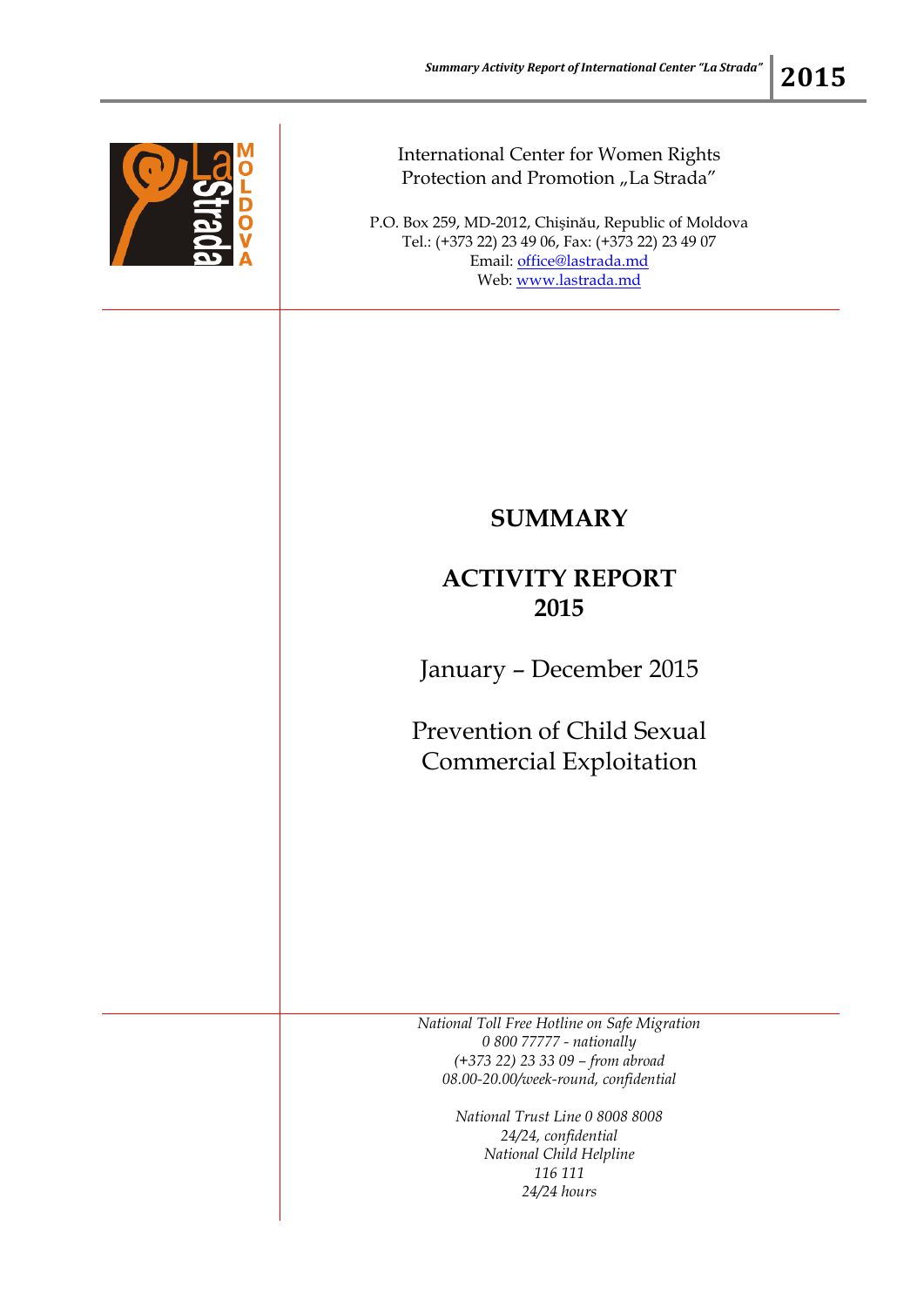| <b>ACTIVITY AREA III</b>        | <b>COUNTER-ACTING COMMERCIAL SEXUAL EXPLOITATION OF CHILDREN</b>                                                                                                                                                                                                                                                                                                                                                                                                                                                                                                                                                                                                                                                                                                                                                                                                                                                                                                                                                                                                                                                                          |
|---------------------------------|-------------------------------------------------------------------------------------------------------------------------------------------------------------------------------------------------------------------------------------------------------------------------------------------------------------------------------------------------------------------------------------------------------------------------------------------------------------------------------------------------------------------------------------------------------------------------------------------------------------------------------------------------------------------------------------------------------------------------------------------------------------------------------------------------------------------------------------------------------------------------------------------------------------------------------------------------------------------------------------------------------------------------------------------------------------------------------------------------------------------------------------------|
| <b>Strategic objective 1</b>    | To support the Government of RM in streamlining national child rights protection<br>policies                                                                                                                                                                                                                                                                                                                                                                                                                                                                                                                                                                                                                                                                                                                                                                                                                                                                                                                                                                                                                                              |
| <b>Activity stream 1.1.</b>     | To support development of national legal mechanism facilitating protection of HR of<br>children victims-witnesses                                                                                                                                                                                                                                                                                                                                                                                                                                                                                                                                                                                                                                                                                                                                                                                                                                                                                                                                                                                                                         |
| Activity 1.1.1.                 | To provide Expert support to the MLSPF in streamlining child protection policy<br>In 2015 La Strada experts participated in a series of workshops organized by<br>MLSPF in partnership with leading national child rights protection NGOs in<br>Moldova for the finalization of the National Strategy for the Protection of Children<br>2014-2020 and development of relevant Strategy Action Plan. Most<br>recommendations of La Strada have included into the text of the Strategy ad<br>Action Plan. The Strategy was approved in December 2015 while the Action Plan<br>approval was postponed for the first quarter of 2016 given political situation.                                                                                                                                                                                                                                                                                                                                                                                                                                                                               |
| Activity 1.1.2.                 | To provide Expert support to MLSPF in developing and implementation of the Child<br><b>Help Line</b><br>International Center "La Strada" experts provided support to MLSPF in developing<br>$\bullet$<br>the Communication strategy and the Development Plan of the Child Helpline in<br>Moldova. The development plan was approved by MLSPF Order #201 from 10.12.<br>2015.                                                                                                                                                                                                                                                                                                                                                                                                                                                                                                                                                                                                                                                                                                                                                              |
| <b>Activity stream 1.2.</b>     | To support lining-up national law to international and European treaties and<br>directives                                                                                                                                                                                                                                                                                                                                                                                                                                                                                                                                                                                                                                                                                                                                                                                                                                                                                                                                                                                                                                                |
| Activity 1.2.1.                 | Support in harmonization of the national legislation to the international and<br><b>European treaties and directives.</b><br>La Strada expert contributed with recommendation to the draft Law on<br>$\bullet$<br>rehabilitation of victims of crimes. Most recommendations of La Strada have been<br>incorporated into the draft Law concerning the right of the victims to get the<br>compensation for non-pecuniary damages.<br>Based on own experience and lessons learnt, La Strada shared its views and<br>$\bullet$<br>recommendations with a national expert group engaged in the development of the<br>draft Guidelines and Methodology for the psychological evaluation of children<br>participating in criminal and court proceedings.<br>Although La Strada continued to provide expert support to the MoI on<br>$\bullet$<br>streamlining national legal framework for effective investigation of child online<br>sexual exploitation and protection of children, the legal initiative got stuck due to<br>political instability.                                                                                            |
| <b>Activity Stream 1.</b><br>3. | To support integration of emerging on CR into national policies on CR protection                                                                                                                                                                                                                                                                                                                                                                                                                                                                                                                                                                                                                                                                                                                                                                                                                                                                                                                                                                                                                                                          |
| Activity 1.3.1.                 | Expert support to ECPAT research access to justice and remedies for children victims<br>of SCEC<br>During March-June, 2015, "La Strada" contributed to the International ECPAT<br>$\bullet$<br>Research "Access to Justice and Remedies for victims of sexual exploitation". La<br>Strada's contribution consisted in preparing a summary note with conclusions and<br>recommendations based on interviews with professionals from the justice sector.<br>The summary note has been incorporated into the ECPAT overall Review and<br>shared within IPSCAN meeting in Bucharest.<br>Research on the access of victims (including children) of sexual violence to legal and<br>social protection<br>"La Strada" conducted the study "Ensuring access of victims of sexual violence to<br>adequate legal and social protection". The study allowed researching experience of<br>14 women and girls victims of sexual violence (who have been in contact with the<br>legal/social protection system and beneficiated/not beneficiated from assistance)<br>and collecting opinion of 20 managers of service providers for victims of domestic |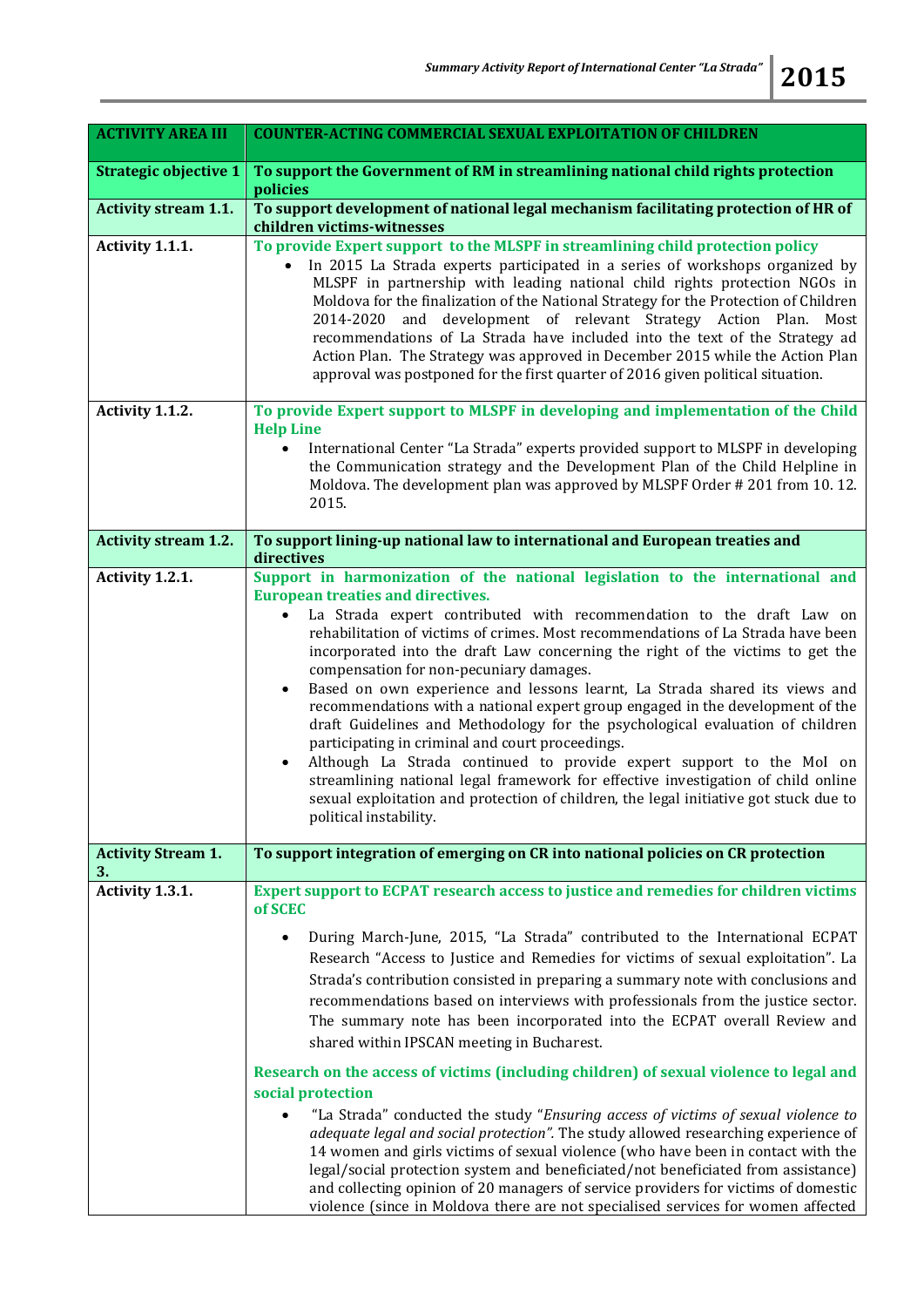|                                                       | by sexual violence), 35 specialists from legal and social area. Major conclusions<br>are: sexual violence is the least recognized and reported form of violence; the<br>biggest majority of cases don't get into the attention of the authorities; the main<br>factors which favour this situation are multiple: (i) stereotyped social norms in<br>which maleness is associated with domination and aggression, while femininity<br>with obedience and silence; (ii) blaming persons who are victims of these<br>situations, as being guilty for the producing of these offences; (iii) the fear of the<br>persons to denounce such cases, in order not to be blamed, marginalized, etc. The<br>key scope of this exercise was to emerge professional discussion around the need<br>to improve law and implementation mechanisms in support and protection of the<br>rights of victims. The report on the study will be presented and discussed with<br>main stakeholders on February 2016.                                                                                                                                                                                                                                                                                                                                           |
|-------------------------------------------------------|----------------------------------------------------------------------------------------------------------------------------------------------------------------------------------------------------------------------------------------------------------------------------------------------------------------------------------------------------------------------------------------------------------------------------------------------------------------------------------------------------------------------------------------------------------------------------------------------------------------------------------------------------------------------------------------------------------------------------------------------------------------------------------------------------------------------------------------------------------------------------------------------------------------------------------------------------------------------------------------------------------------------------------------------------------------------------------------------------------------------------------------------------------------------------------------------------------------------------------------------------------------------------------------------------------------------------------------|
| Activity 1.3.2.                                       | To conduct case-based analysis of the organics of CSCE and vulnerability of children<br>In 2015, "La Strada" performed an extensive analysis of the cases assisted by "La<br>Strada" throughout the 2010-2014. The analysis aimed at identification of factors<br>leading to increased vulnerability of children to sexual exploitation/ trafficking. A<br>total of 58 cases have been selected for this research, of which 64% are girls and<br>36% boys. The final analytical product includes also a series of recommendations<br>for the consolidation of prevention efforts, assistance and reintegration of children<br>who have suffered from the CSCE.                                                                                                                                                                                                                                                                                                                                                                                                                                                                                                                                                                                                                                                                         |
|                                                       |                                                                                                                                                                                                                                                                                                                                                                                                                                                                                                                                                                                                                                                                                                                                                                                                                                                                                                                                                                                                                                                                                                                                                                                                                                                                                                                                        |
| Strategic objective 2.<br><b>Activity stream 2.1.</b> | To contribute to reducing vulnerability of children to CSCE and abuse<br>To ensure availability and accessibility of information about online safety for                                                                                                                                                                                                                                                                                                                                                                                                                                                                                                                                                                                                                                                                                                                                                                                                                                                                                                                                                                                                                                                                                                                                                                               |
|                                                       | children                                                                                                                                                                                                                                                                                                                                                                                                                                                                                                                                                                                                                                                                                                                                                                                                                                                                                                                                                                                                                                                                                                                                                                                                                                                                                                                               |
| Activity 2.1.1.                                       | Maintenance of the dedicated informational portal to promote child safety online<br>In 2015, "La Strada" continued offering on-line information and counseling via<br>informational portal <b>www.siguronline.md</b> . During the year, 137 online<br>consultations have been provided via "Questions and answers" and 90 online<br>counseling via "support online" option, thus making a total of 227 online<br>counseling being provided as compared to 139 in 2013. Comparative with 2014,<br>an increase has been registered in the number of questions related to profile<br>safety issue with 50%, cyber bullying and harmful content while the number of<br>request of a general nature has decrease with 20%. The online counseling system<br>allowed identification of 2 presumed cases of child online grooming that have been<br>referred to the C4. A total number of 8 new thematic articles have been developed<br>by "La Strada" staff and circulated via the portal and fb page.<br>Informing about online safety for children<br>17 interviews have been provided by "La Strada" representatives to 4<br>newspapers/press agencies, 10 TV agencies and 3 radio stations as related the<br>topic of CSCE/child abuse including online;<br>4 articles were written by "La Strada" staff for mass media on CSCE aspects. |
| Activity 2.1.2.                                       | To conduct outreach activities in rural areas<br><b>Organize Peer-to-Peer Educators Program</b><br>108 seminars and outreach events in summer camps have been conducted for<br>3001 young people on child safety online issues. These events have been<br>organized by "La Strada" Peer-to-Peers educators in cooperation with Educational<br>Departments on district level in line with MoU signed by "La Strada" with Ministry<br>of Education;<br>2200 copies of educational and promotion materials on safety online have been<br>distributed during seminars for youth in schools and awareness activities in<br>summer camps;<br>22 "La Strada" volunteers (Peer-to-peer educators) who will carry out educational<br>seminars and outreach activities in 2016, have been trained to promote safer<br>internet for children in the framework of a training organized by "La Strada" on<br>December 5-6, 2015.                                                                                                                                                                                                                                                                                                                                                                                                                    |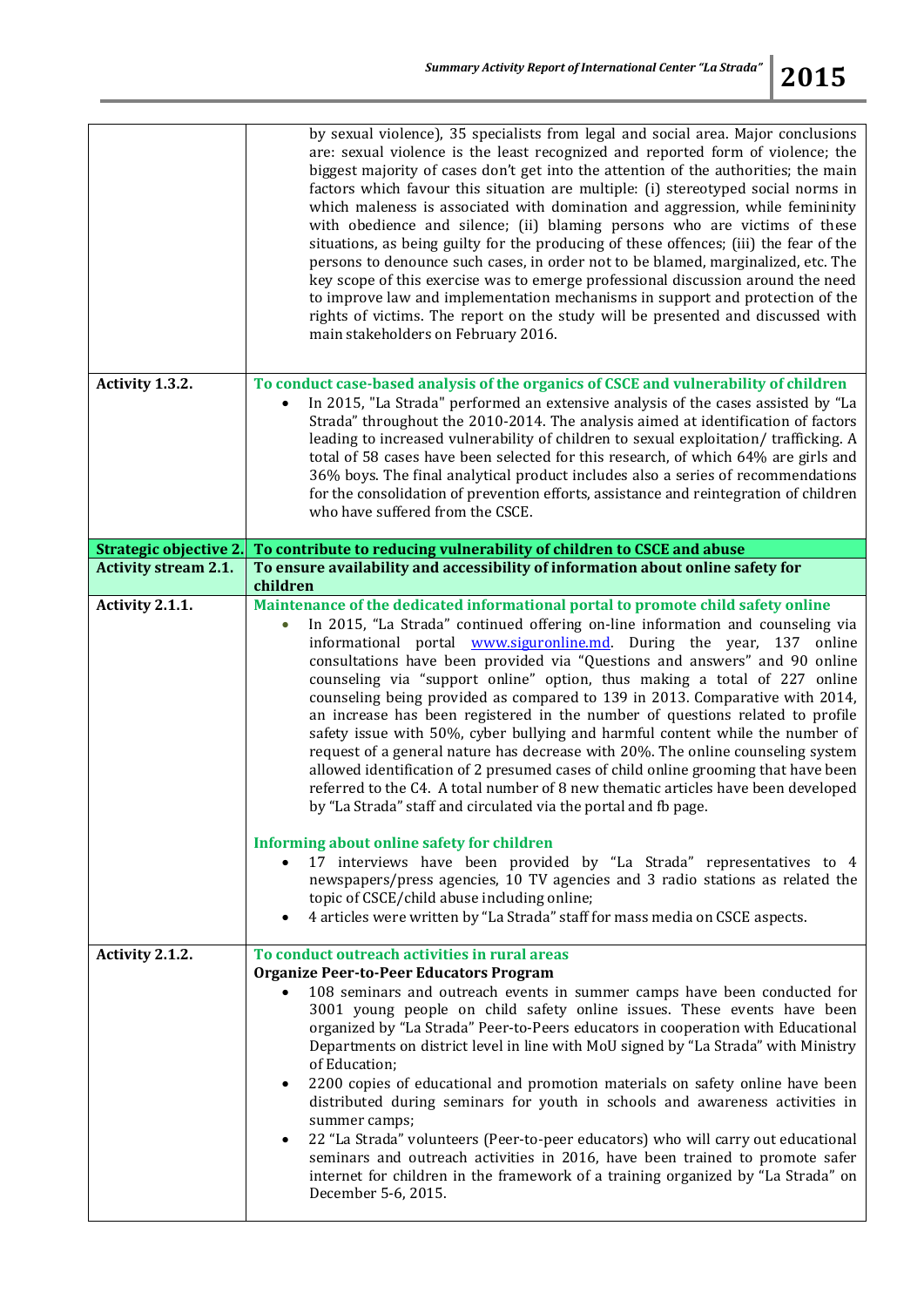| <b>Activity Stream 2.2.</b> | To mobilize private business and society for the prevention of CSCE                                                                                                                                                                                                                                                                                                                                                                                                                                                                                                                                                                                                                                                                                                                                                                                                                                                                                                                                                                                                                                                                                                                                                                                                                                                                                                                                                                                                                                                                                                                                                                                                                                                                                                                                                                                                                                                                                                                                                                                                                                                                                                                                                                                                                                                                                                                                                                                                           |
|-----------------------------|-------------------------------------------------------------------------------------------------------------------------------------------------------------------------------------------------------------------------------------------------------------------------------------------------------------------------------------------------------------------------------------------------------------------------------------------------------------------------------------------------------------------------------------------------------------------------------------------------------------------------------------------------------------------------------------------------------------------------------------------------------------------------------------------------------------------------------------------------------------------------------------------------------------------------------------------------------------------------------------------------------------------------------------------------------------------------------------------------------------------------------------------------------------------------------------------------------------------------------------------------------------------------------------------------------------------------------------------------------------------------------------------------------------------------------------------------------------------------------------------------------------------------------------------------------------------------------------------------------------------------------------------------------------------------------------------------------------------------------------------------------------------------------------------------------------------------------------------------------------------------------------------------------------------------------------------------------------------------------------------------------------------------------------------------------------------------------------------------------------------------------------------------------------------------------------------------------------------------------------------------------------------------------------------------------------------------------------------------------------------------------------------------------------------------------------------------------------------------------|
| Activity 2.1.1.             | Organizing info and awareness events for/in partnership with private sector<br>On the occasion of the Safer Internet Day (February 10) - XII-Edition entitled<br>"Together to make the Internet safer!" La Strada jointly with the C4 have<br>organized a series of events and actions including: organizing distribution of<br>information www.siguronline.md info portal via a collective sms distributed to<br>mobile phone users by a national ICT company; distribution of brochures "Guide<br>for Responsible Parent" within flash mobs organized in the biggest sales centers in<br>Chisinau and distribution of info materials to McDonald's clients during several<br>days.                                                                                                                                                                                                                                                                                                                                                                                                                                                                                                                                                                                                                                                                                                                                                                                                                                                                                                                                                                                                                                                                                                                                                                                                                                                                                                                                                                                                                                                                                                                                                                                                                                                                                                                                                                                          |
| Strategic objective 3.      | To contribute to human institutional capacities to effectively respond to the cases of<br><b>CSCE</b> and abuse                                                                                                                                                                                                                                                                                                                                                                                                                                                                                                                                                                                                                                                                                                                                                                                                                                                                                                                                                                                                                                                                                                                                                                                                                                                                                                                                                                                                                                                                                                                                                                                                                                                                                                                                                                                                                                                                                                                                                                                                                                                                                                                                                                                                                                                                                                                                                               |
| <b>Activity stream 3.1.</b> | To enhance skills and abilities of professionals to secure rights of children during<br>criminal and court proceedings                                                                                                                                                                                                                                                                                                                                                                                                                                                                                                                                                                                                                                                                                                                                                                                                                                                                                                                                                                                                                                                                                                                                                                                                                                                                                                                                                                                                                                                                                                                                                                                                                                                                                                                                                                                                                                                                                                                                                                                                                                                                                                                                                                                                                                                                                                                                                        |
| Activity 3.1.1.             | Elaboration of a Rehabilitation and reintegration(R&R) Program for victims of<br>sexual abuse/exploitation (ECPAT)<br>For the elaboration of a relevant R&R Program in Moldovan context, a working<br>group of 5 experts was called who have compiled a draft Support Guide for<br>professionals involved in R&R of children affected by sexual exploitation. The<br>Guide included several modules: Personal efficiency in working on the cases of<br>children who suffered sexual abuse/exploitation; Definitions; The incidence of<br>sexual abuse/exploitation in the Republic of Moldova; Childs reaction to the<br>abusive/exploitative situations; Indicators of abuse; Legal investigation of the<br>cases of sexual-commercial exploitation of children; Writing reports on<br>psychological assessment of the children victims of sexual abuse/exploitation;<br>Psychological assessment and intervention on the cases of child sexual<br>abuse/exploitation; Conceptual approach of the family in the practice of social<br>assistants.<br>During November 26-28 the group of experts conducted training on the use of the<br>developed support Guide targeting service providers in the field of CR Protection.<br>The participants have been selected so that they represent team of two -<br>psychologist and social worker - from various Centers across the country who is<br>engaged in the assistance of children who have suffered from sexual abuse and/or<br>sexual exploitation; 32 professionals, including from partner organization who<br>were co-trainers (CCF, CAP, CNPAC) participated in the training. Each participant<br>received the draft Guide that was presented and exercised during the training<br>days; in addition, the participants received a book of exercises designed for<br>working with children with trauma. Participants were encouraged to become co-<br>writers for the final Guide by adding glimpse of their experience. The training is<br>also considered a Guide pre-piloting phase. Hence, by the end of the training,<br>participants received templates for case monitoring, being informed that during<br>the piloting phase, they can enjoy coaching and mentoring in order to help them<br>apply the Guide and collect feedback. The program will be piloted through March<br>2016. In 2016 a final workshop for best practices exchange will be organized<br>leading to the finalization of the Guide on R&R. |
| Activity 3.1.2.             | Provide case-based consultations to LE on the treatment of child victim-witness<br>The attorney and psychologist of La Strada intervention team has offered 85<br>consultations for the law enforcement professionals, and 95 consultations for<br>other professional groups as related to the special procedures for interviewing<br>children victims and treatment of child victim/witness throughout criminal<br>proceedings.                                                                                                                                                                                                                                                                                                                                                                                                                                                                                                                                                                                                                                                                                                                                                                                                                                                                                                                                                                                                                                                                                                                                                                                                                                                                                                                                                                                                                                                                                                                                                                                                                                                                                                                                                                                                                                                                                                                                                                                                                                              |
|                             |                                                                                                                                                                                                                                                                                                                                                                                                                                                                                                                                                                                                                                                                                                                                                                                                                                                                                                                                                                                                                                                                                                                                                                                                                                                                                                                                                                                                                                                                                                                                                                                                                                                                                                                                                                                                                                                                                                                                                                                                                                                                                                                                                                                                                                                                                                                                                                                                                                                                               |
| <b>Activity stream 3.2.</b> | To strengthen knowledge of practitioners about CSCE and abuse                                                                                                                                                                                                                                                                                                                                                                                                                                                                                                                                                                                                                                                                                                                                                                                                                                                                                                                                                                                                                                                                                                                                                                                                                                                                                                                                                                                                                                                                                                                                                                                                                                                                                                                                                                                                                                                                                                                                                                                                                                                                                                                                                                                                                                                                                                                                                                                                                 |
| Activity 3.2.1.             | To distribute methodological materials to practitioners                                                                                                                                                                                                                                                                                                                                                                                                                                                                                                                                                                                                                                                                                                                                                                                                                                                                                                                                                                                                                                                                                                                                                                                                                                                                                                                                                                                                                                                                                                                                                                                                                                                                                                                                                                                                                                                                                                                                                                                                                                                                                                                                                                                                                                                                                                                                                                                                                       |
|                             | The only Guide elaborated in 2015 was the draft Guide for professionals on R&R of<br>children victims of sexual exploitation.                                                                                                                                                                                                                                                                                                                                                                                                                                                                                                                                                                                                                                                                                                                                                                                                                                                                                                                                                                                                                                                                                                                                                                                                                                                                                                                                                                                                                                                                                                                                                                                                                                                                                                                                                                                                                                                                                                                                                                                                                                                                                                                                                                                                                                                                                                                                                 |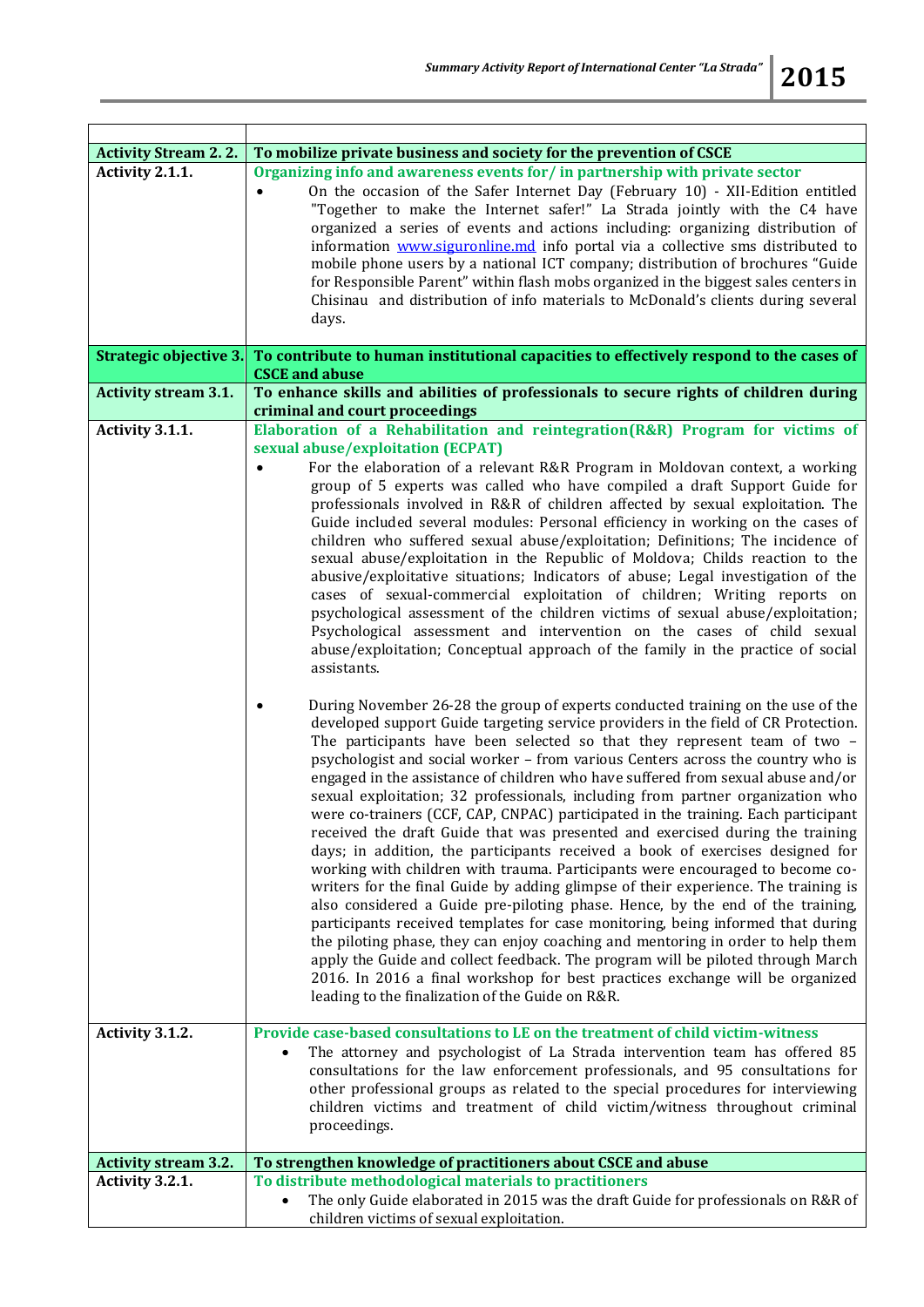|                                    | In August, La Strada in partnership with ECPAT International, organized a Training<br>on the research objectives for psychologists that interviewed children<br>victims/survivor of CSEC, with participation of 12 local professionals<br>(psychologists) representing national NGOs in the field of child rights. The training<br>was conducted by Simon Baker - a trainer identified by the ECPAT International<br>Secretariat. As a result of the workshop a new questionnaire was developed.<br>Consulted questionnaire was used by the psychologist from La Strada and CNPAC<br>in order to interview children victims of SCEC. The results of interviews at the<br>moment are interpreted and integrated by ECPAT International researchers. We<br>expect to be able to use the funding of the research inclusively in elaboration of<br>future informational materials.<br>Also in August, La Strada in cooperation with ECPAT International has organized a<br>workshop for the exchange of good practices on the rehabilitation of children and<br>adolescents who have suffered from/are engaged in sexual activities. The<br>workshop allowed getting familiar with practices from UK and Israel and served as<br>good starting point for extensive discussions among national service providers on<br>various aspects of assistance to children, challenges and priorities.<br>To organize debriefings with medical staff on identification of CSEC case<br>In fall, 2 seminars for medical staff of medical institutions (clinic and hospital)<br>specialized in medical care of children have been delivered on health and<br>psychological indicators of sexual abuse/exploitation aiming at equipping and<br>encouraging medical staff to identify and refer children to protection mechanisms.<br>Since medical staff exhibit interest for this topic, and they are first line<br>professionals who can identify possible victims, such events are seen as helpful to<br>introduce a module on identification and assistance of children victims of CSEC for<br>medical staff. |
|------------------------------------|-------------------------------------------------------------------------------------------------------------------------------------------------------------------------------------------------------------------------------------------------------------------------------------------------------------------------------------------------------------------------------------------------------------------------------------------------------------------------------------------------------------------------------------------------------------------------------------------------------------------------------------------------------------------------------------------------------------------------------------------------------------------------------------------------------------------------------------------------------------------------------------------------------------------------------------------------------------------------------------------------------------------------------------------------------------------------------------------------------------------------------------------------------------------------------------------------------------------------------------------------------------------------------------------------------------------------------------------------------------------------------------------------------------------------------------------------------------------------------------------------------------------------------------------------------------------------------------------------------------------------------------------------------------------------------------------------------------------------------------------------------------------------------------------------------------------------------------------------------------------------------------------------------------------------------------------------------------------------------------------------------------------------------------------------------------------------------------------------|
| <b>Activity Stream 3.3.</b>        | To support institutionalization of professional education on interviewing vulnerable<br>witnesses                                                                                                                                                                                                                                                                                                                                                                                                                                                                                                                                                                                                                                                                                                                                                                                                                                                                                                                                                                                                                                                                                                                                                                                                                                                                                                                                                                                                                                                                                                                                                                                                                                                                                                                                                                                                                                                                                                                                                                                               |
| Activity 3.3.2.                    | To offer support in integration of the training course into the formal curricula<br>La Strada's specialists has developed the Curricula for master degree in Forensic<br>$\bullet$<br>Psychology targeting future specialists to be engaged in conducting hearing of the<br>child victims/witnesses of crime participating in criminal proceedings. The<br>Curricula has been approved by the decision 01/16 of the Moldova State<br>University dated 09.01.2014 and later on approved by Ministry of Education. As of<br>September 2015 the first group of students was selected and started the course<br>Forensic Psychology at the State University. La Strada expert secures curricula<br>implementation ad participate as core lecturer-expert.                                                                                                                                                                                                                                                                                                                                                                                                                                                                                                                                                                                                                                                                                                                                                                                                                                                                                                                                                                                                                                                                                                                                                                                                                                                                                                                                           |
| Strategic objective 4.             | To ensure accessibility and availability of specialized services to children victims of<br><b>CSCE and abuse</b>                                                                                                                                                                                                                                                                                                                                                                                                                                                                                                                                                                                                                                                                                                                                                                                                                                                                                                                                                                                                                                                                                                                                                                                                                                                                                                                                                                                                                                                                                                                                                                                                                                                                                                                                                                                                                                                                                                                                                                                |
| <b>Activity streamline</b><br>4.1. | To provide children and their families with specialized support throughout criminal<br>proceedings                                                                                                                                                                                                                                                                                                                                                                                                                                                                                                                                                                                                                                                                                                                                                                                                                                                                                                                                                                                                                                                                                                                                                                                                                                                                                                                                                                                                                                                                                                                                                                                                                                                                                                                                                                                                                                                                                                                                                                                              |
| Activity 4.1.1.                    | <b>Providing mediation of legal interviews</b>                                                                                                                                                                                                                                                                                                                                                                                                                                                                                                                                                                                                                                                                                                                                                                                                                                                                                                                                                                                                                                                                                                                                                                                                                                                                                                                                                                                                                                                                                                                                                                                                                                                                                                                                                                                                                                                                                                                                                                                                                                                  |
|                                    | 46 mediations of legal interviews have been performed as related to 41 assisted<br>$\bullet$<br>children in the frame of police investigations and court hearings. The mediation<br>regarded cases of girls abuse/exploitation (41 interventions) and of boys (5).<br>Over 90 consultations and psychological support sessions were performed by<br>psychologists with the victims and their family members.                                                                                                                                                                                                                                                                                                                                                                                                                                                                                                                                                                                                                                                                                                                                                                                                                                                                                                                                                                                                                                                                                                                                                                                                                                                                                                                                                                                                                                                                                                                                                                                                                                                                                    |
| Activity 4.1.2.                    | Providing legal counseling and representation<br>148 legal counseling and representation actions have been provided by La Strada's<br>attorney in relationship to 39 children (5 boys and 34 girls);<br>444 legal consultations have been provided to professional groups and<br>$\bullet$<br>beneficiaries by la Strada attorney.                                                                                                                                                                                                                                                                                                                                                                                                                                                                                                                                                                                                                                                                                                                                                                                                                                                                                                                                                                                                                                                                                                                                                                                                                                                                                                                                                                                                                                                                                                                                                                                                                                                                                                                                                              |
| Activity 4.1.3.                    | Providing psychological counseling and support<br>46 victims of child sexual exploitation and abuse enjoyed individual psychological<br>$\bullet$                                                                                                                                                                                                                                                                                                                                                                                                                                                                                                                                                                                                                                                                                                                                                                                                                                                                                                                                                                                                                                                                                                                                                                                                                                                                                                                                                                                                                                                                                                                                                                                                                                                                                                                                                                                                                                                                                                                                               |